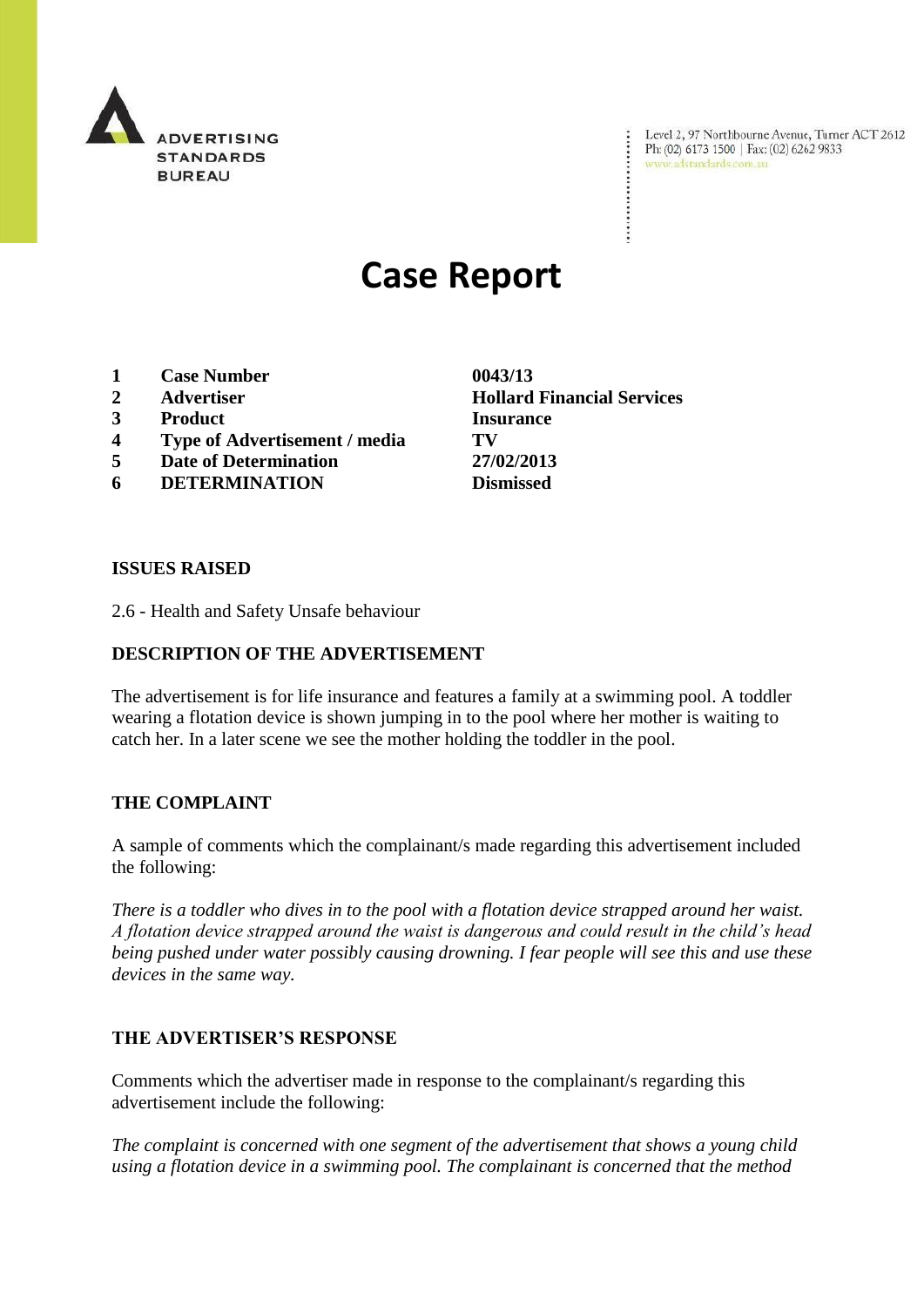*by which the device is used is dangerous and could result in dangerous practices by members of the public if they were to use the device in the same manner.*

*We acknowledge that our advertisement does have a segment in which a young girl is swimming in a pool with a flotation device strapped to her waist. However we dispute that this portrays a dangerous use of this item.* 

*I note at the outset that this complaint does not fall within the bounds of any of the codes that the Advertising Standards Bureau administers.*

*The flotation device that was used in the advertisement is manufactured by Swim Sportz and is currently available on the Australian market for purchase.* 

*I note that the device is rated for use by 2-6 year olds and is suitable for a maximum weight of 25 kilograms. Furthermore, included on the flotation device is a warning (please refer to enclosed picture) which says: "Warning: Use only for swimming tuition under competent adult supervision never leave children unattended". This warning complies with the requirements of Product Safety Australia's standard on Aquatic Toys.* 

*In all of these manners we have complied with the specifications and directions concerning the flotation device when producing this advertisement. The child in the advertisement is within the age range and is under 25 kilograms. The child is only wearing the flotation device as a means of learning to swim and is never left unattended, either on film or for the duration of the process of creating the advertisement.* 

*I note that Swim Sportz has not provided any direction about where to secure the device on the child's body. Nor is there any independent authority on this matter. Accordingly it is appropriate that a responsible adult make that decision. In this case we can confirm that the adult person playing the child's mother in this advertisement is in fact the child's real mother. The flotation device is owned, and was provided for use in the commercial, by the child's mother and is therefore something that both the mother and the child are familiar with and have used several times before. In addition it was the mother who attached the device to the* 

*child and was present at all times while the child was using the device in the water. Furthermore we have been informed from the mother herself that she purchased the device from her local swim school and was instructed to attach the device in the manner that was shown on the advertisement.* 

*Therefore I argue that the device was used in an appropriate manner in the advertisement. However I am aware that the complaint is also partly about the perception that could have been obtained by a viewer as to the appropriate uses of their own flotation devices.* 

*As I have outlined above, it is our view that the manner by which the device was used was appropriate. However, even if it wasn't best practice, I argue that the view that this would affect the pool habits of potential viewers of the advertisement is not a reasonable one for the following reasons:*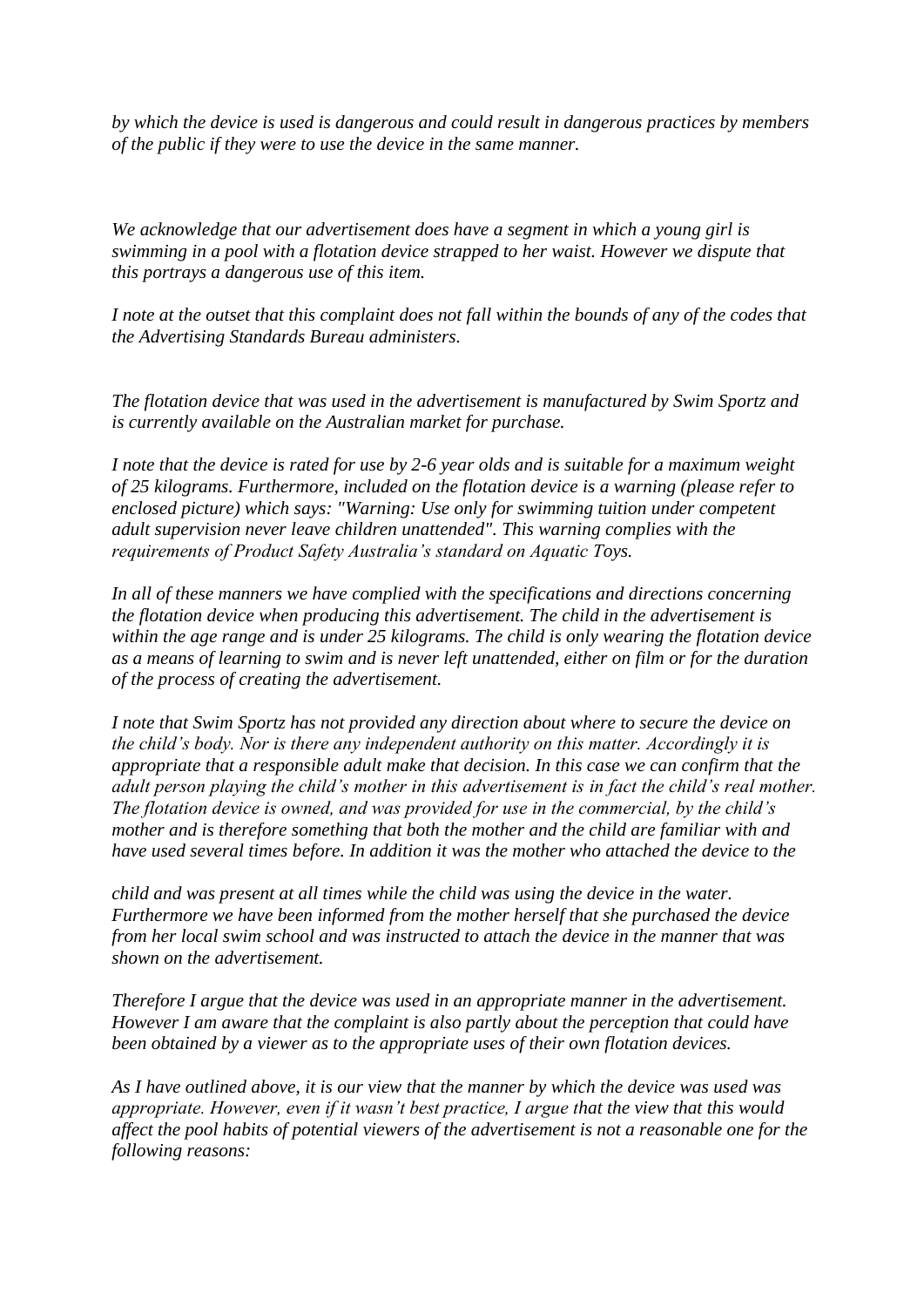*The advertisement was not portraying any message with regard to the use of pool safety equipment. The main focus of the advertisement is never about the child and what they are doing.* 

*A single advertisement is not enough to offset other messages in the public domain about general pool safety.* 

*People do not generally look to advertising of insurance products as an authority on correct pool safety practices.* 

*Finally, even if a viewer were to emulate the actions taken within our advertisement, then in doing so they would, at all times, have a supervising adult present which would be sufficient to ensure that any potential dangers would be averted.* 

*Conclusion* 

*In conclusion I have outlined that in producing the advertisement HFS has taken all relevant safety precautions that are recommended by the producer of the flotation device and has had the child's mother present to ensure that safe practices were undertaken to her satisfaction. I have also argued that it would be unreasonable for a viewer to take this advertisement as an endorsement of a particular manner of using a flotation device.* 

*Accordingly I request that the Advertising Standards Board find that there is no reason to restrict the use of the advertisement in this instance.*

### **THE DETERMINATION**

The Advertising Standards Board ("Board") considered whether this advertisement breaches Section 2 of the Advertiser Code of Ethics (the "Code").

The Board noted the complainant's concerns that the advertisement depicts the unsafe use of a child's flotation device.

The Board viewed the advertisement and noted the advertiser's response.

The Board considered Section 2.6 of the Code. Section 2.6 of the Code states: "Advertising or Marketing Communications shall not depict material contrary to Prevailing Community Standards on health and safety".

The Board noted the advertisement features a scene where a young child jumps in to a swimming pool wearing a flotation device around her waist and that she is caught by her mother.

The Board noted the advertiser's response that the child's real mother is featured in the